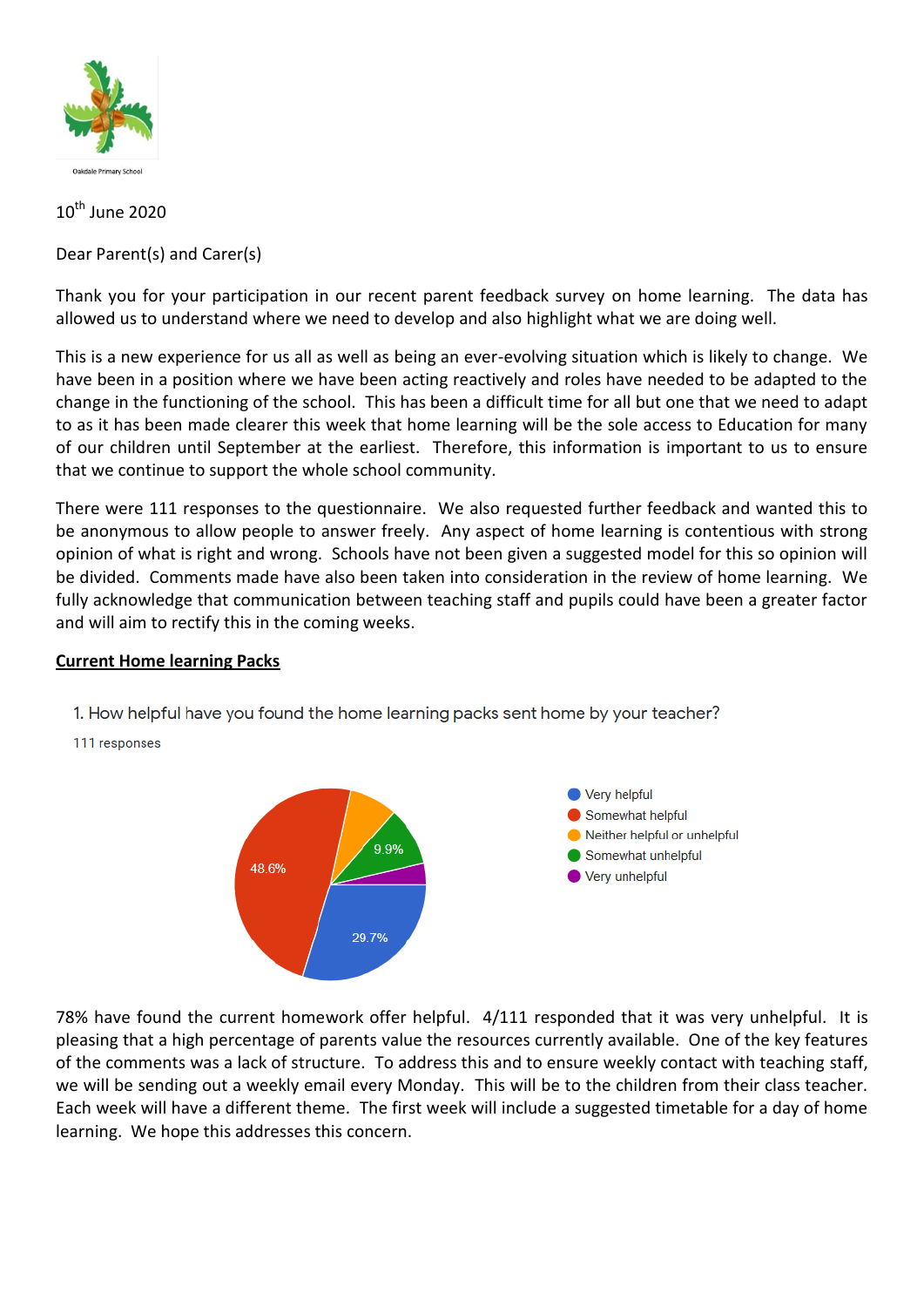#### **Use of Zoom**

4. We are considering offering a Zoom class meeting on Friday afternoon for each child to share something they are proud of. Would you find this valuable?

110 responses



51% found the Zoom session very valuable and a small minority (14%) did not value this. Some of this related to providing permission to join the meetings. When school reopened we explained that we do not have the capacity to continue these meetings in this way as all staff have a bubble to teach. However, we want to be able to offer weekly contact still using this forum.

The result for the offer of a Friday afternoon class Zoom meeting was positively received with 95% suggesting this would be valued. We intend to send out a Zoom invite every Thursday to the class via ParentMail. We will need permission for this if you have not already done so. **Please login to ParentPay to provide permission for us to send this, we can only offer this for children with permission to do so**. This will be open from **today Wednesday 10th June to Wednesday 17th June**. Please contact the office if you have any difficulties accessing this.

The children will have the opportunity to share a piece of work they are proud of to their class and class teacher to celebrate their learning. We want the children to remain motivated to learn and we hope that this will support this as some of the comments referred to finding this challenging at home. The weekly email will guide the children to the activity which will be shared at the end of each week. This will be for all children to attend, whether they have returned to school or not. We will allow time for the children to get home so they will not start until 12.45pm at the earliest.

#### **Work Sharing and Feedback**

5. Do you value being able to share home learning with your child's class teacher?

111 responses

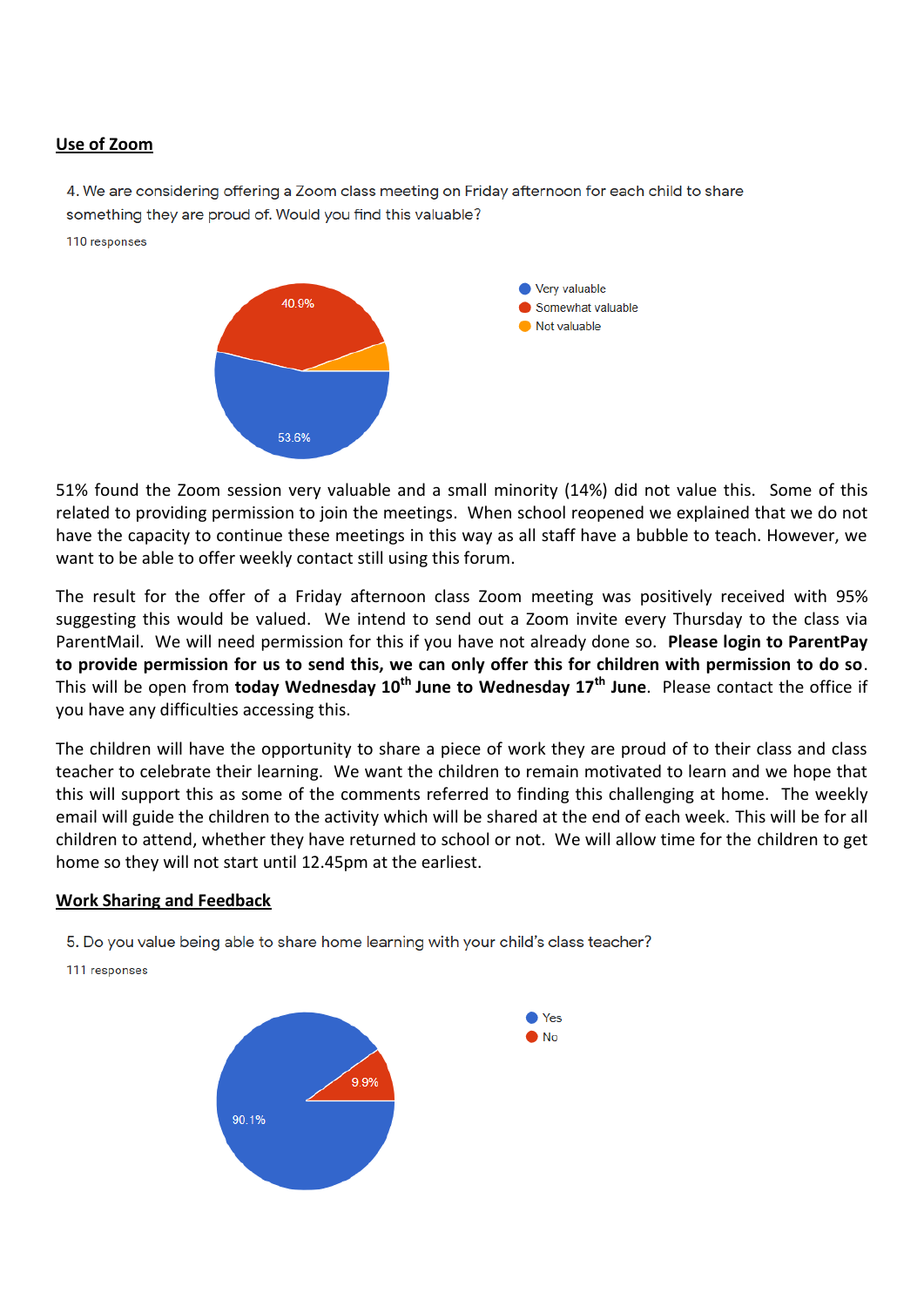- 6. Did you send your child's work into school?
- 110 responses



It is very evident from this data that parents value being able to send work to the class teacher. However, there were some misconceptions relating to this process and it is clear that we need to clarify this process: Twitter is not the forum for feedback if work is sent in. All work should be sent to the office. This is then sent to the class teacher. This process allows us to ensure that feedback is provided. The class teacher will send a response. This will be sent from the office. We were then sharing some examples of the work sent in on Twitter to share this with the wider school community and to celebrate home learning. The feedback is from the class teacher is the main reason for sending work in. Only 23% have used this so far and we would love to see more examples of work sent in.

#### **Amount of Work**

- 8. On average how is your child finding the amount of work set?
- 111 responses



Whilst the majority of responses suggested that the amount of work sent was 'About right' we will increase our provision. The resources however these will be purchased, not set by the teacher, as they are full time teaching. We are very mindful that balancing home learning and working from home has caused difficulties for some of our families so it remains parental choice in how much is completed as we don't want to add additional pressure at this time.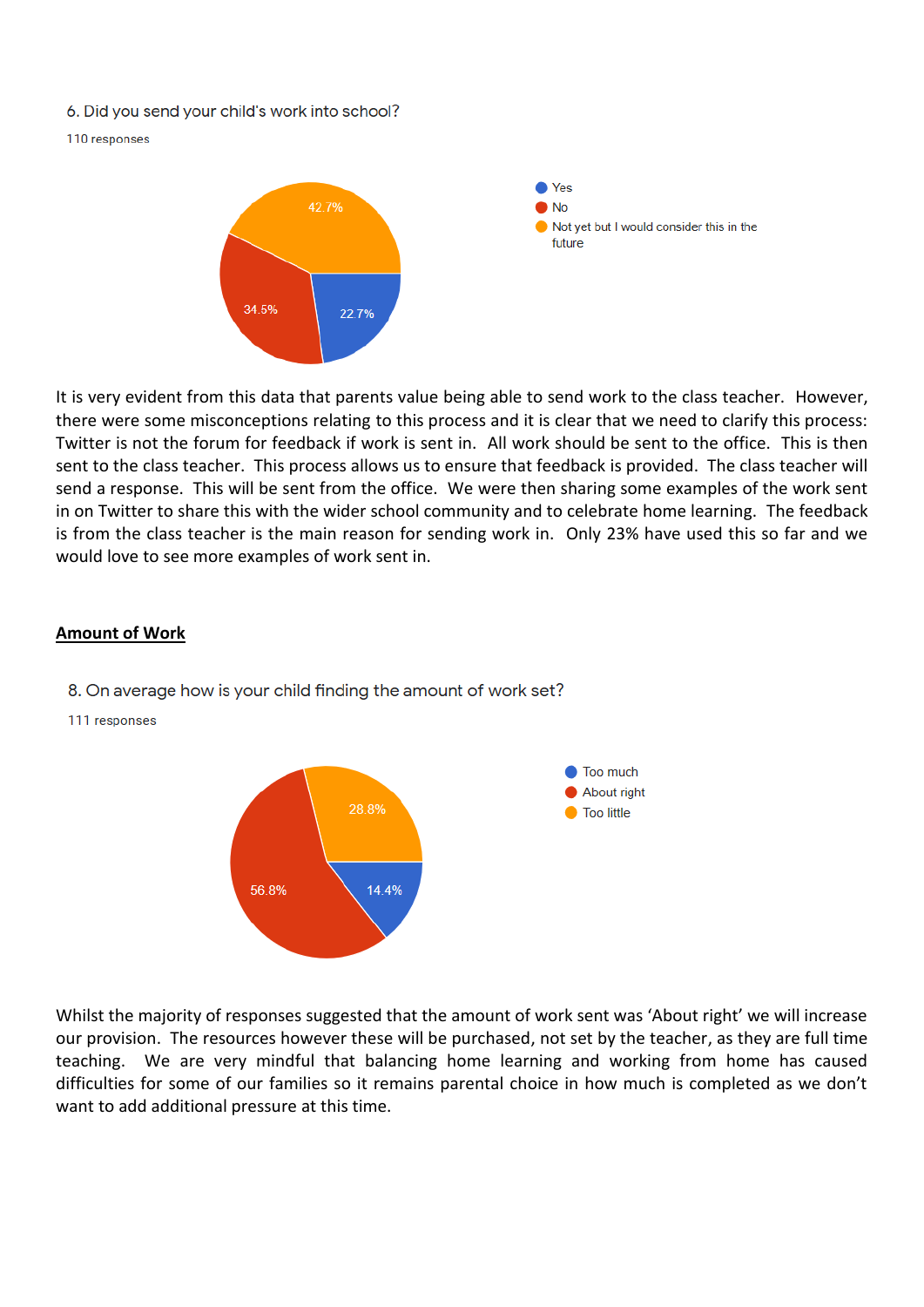### **Online learning**

- 9. How easy have you found it to access the online platforms?
- 111 responses



- 10. Do you have sufficient devices available to enable all to work from home?
- 111 responses



The majority of parents who responded have been able to access the online resources. We will aim to balance the opportunities for online learning with creative tasks and written tasks. The fortnightly overviews and support documents provided on the website will continue. We understand that the zip files have proven problematic for some to access. The website only allows us to upload files in this way. Printed copies of key documents are available upon request. Some comments suggested that parents believed that all homework would be stopped. This is not the case.

#### **Textbook Offer**

11. Would you prefer for the children to receive English and Maths textbooks to be collected from

school to last for the duration of the term?

111 responses